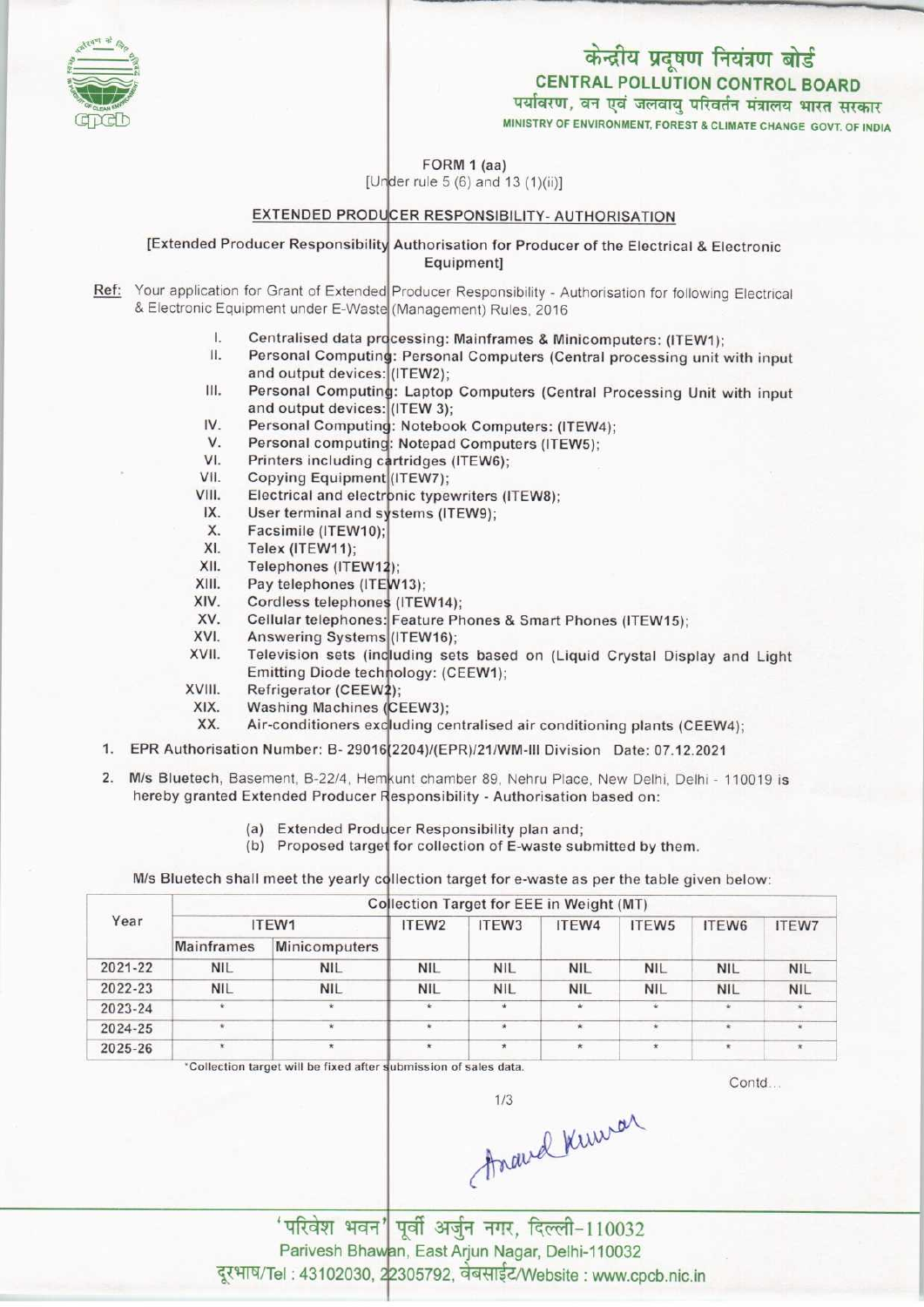

#### From pre page.....

| Year    | Collection Target for EEE in Weight (MT) |            |                   |            |                    |            |            |                   |                 |  |  |
|---------|------------------------------------------|------------|-------------------|------------|--------------------|------------|------------|-------------------|-----------------|--|--|
|         | <b>ITEW8</b>                             | ITEW9      | ITEW10            | ITEW11     | ITEW12             | ITEW13     | ITEW14     | ITEW15            |                 |  |  |
|         |                                          |            |                   |            |                    |            |            | Feature<br>Phones | Smart<br>Phones |  |  |
| 2021-22 | <b>NIL</b>                               | <b>NIL</b> | <b>NIL</b>        | <b>NIL</b> | <b>NIL</b>         | <b>NIL</b> | <b>NIL</b> | <b>NIL</b>        | <b>NIL</b>      |  |  |
| 2022-23 | <b>NIL</b>                               | <b>NIL</b> | <b>NIL</b>        | <b>NIL</b> | <b>NIL</b>         | <b>NIL</b> | <b>NIL</b> | <b>NIL</b>        |                 |  |  |
| 2023-24 | 宋                                        | $\star$    | $\star$           | $\star$    | $\bar{\mathbf{x}}$ |            |            |                   | <b>NIL</b>      |  |  |
| 2024-25 | $\mathbf{\hat{x}}$                       | $\star$    |                   |            |                    |            | $\star$    | $\star$           | $\pmb{\pi}$     |  |  |
|         |                                          |            | $\pmb{\hat{\pi}}$ | $\star$    | $\star$            | $\ast$     | $\star$    | $\star$           | $\star$         |  |  |
| 2025-26 | $\star$                                  | $\star$    | $\star$           | $\star$    | $\star$            | $\star$    | $\star$    | $\star$           | ×               |  |  |

'Collection target will be fixed after submission of sales data.

|                    | Collection Target for EEE in Weight (MT) |                   |                   |                          |  |  |
|--------------------|------------------------------------------|-------------------|-------------------|--------------------------|--|--|
| ITEW <sub>16</sub> | CEEW1                                    | CEEW <sub>2</sub> | CEEW <sub>3</sub> | CEEW4                    |  |  |
| <b>NIL</b>         | <b>NIL</b>                               | <b>NIL</b>        |                   | <b>NIL</b>               |  |  |
| <b>NIL</b>         | <b>NIL</b>                               | <b>NIL</b>        |                   | <b>NIL</b>               |  |  |
| $\star$            | $\star$                                  |                   | ÷                 |                          |  |  |
|                    | $\boldsymbol{\pi}$                       | $\star$           |                   | $\star$                  |  |  |
| $\star$            | $\star$                                  |                   |                   | $\star$                  |  |  |
|                    |                                          |                   |                   | <b>NIL</b><br><b>NIL</b> |  |  |

\*Collection target will be fixed after submission of sales data.

## 3. The Authorisation shall be valid for a period of five (5) years from date of issue with following conditions:

- i. You shall strictly follow the approved Extended Producer Responsibility plan, a copy of which is enclosed herewith as Enclosure-I;
- ii. You shall ensure that collection mechanism or collection Centres are set up or designated as per the details given in the Extended Producer Responsibility plan and that shall be completed before the proposed dates if any in the EPR Plan (list of collection Centres and the toll-free numbers for reverse logistics enclosed)
- iii. You shall ensure that all the collected e-waste is channelized to your dismantler/recycler M/s E-waste Recyclers India Shed No.15, Roz ka Meo Industrial Area , Nuh, Haryana and record shall be maintained at dismantler/recycler and at your end
- iv. You shall maintain records, in Form-2 of these Rules, of e-waste and make such records available for scrutiny by Central Pollution Control Board
- v. You shall file annual returns in Form-3 to the Central Pollution Control Board on or before 30th day of June following the financial year to which that returns relates

# vi. General Terms & Conditions of the Authorisation:

- General Terms & Conditions of the Authorisation:<br>a. The authorisation shall comply with provisions of the Environment (Protection) Act, 1986 and the E-waste (Management) Rules, 2016 made there under shall be provisions of the Environment (Protection) Act, 1986<br>and the E-waste (Management) Rules, 2016 made there under;<br>b. The authorisation or its renewal shall be produced for inspection at the request of an officer
- authorised by the Central Pollution Control Board External Pollution Control Board;<br>
c. Any change in the approved Extended Producer Responsibility plan should be informed to<br>
c. Any change in the approved Extended Producer Responsibility plan should be informed to
- Central Pollution Control Board within 15 days on which decision shall be communicated by Central Pollution Control Board within sixty days

2/3

Contd...

frand Kuman